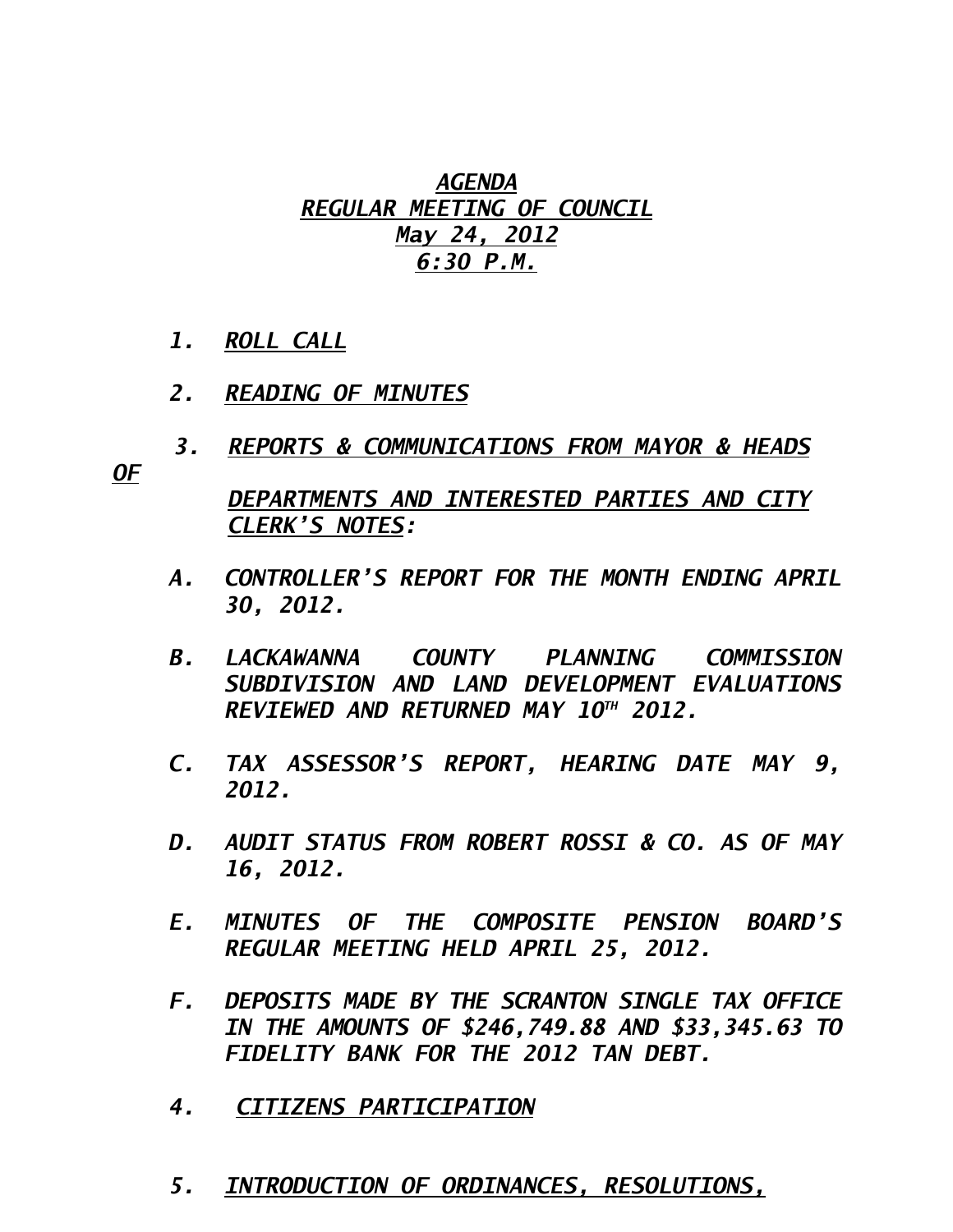# *APPOINTMENTS AND/OR RE-APPOINTMENTS TO BOARDS & COMMISSIONS. MOTIONS & REPORTS OF*

*COMMITTEES:*

 *A. MOTIONS* 

 *B.* 

*AMENDING FILE OF COUNCIL NO. 56, 2011 AN ORDINANCE ENTITLED "GENERAL CITY OPERATING BUDGET 2012" BY TRANSFERRING \$940,000.00 FROM ACCOUNT NO. 01.401.12090.4299 (NON-DEPARTMENTAL OPERATING EXPENSES-CONTINGENCY) TO ACCOUNT NO. 01.401.15319.4299 (NON-DEPARTMENTAL EXPENSES- OPER TSF DEBT SERVICE – SCRANTON PARKING AUTHORITY) TO PROVIDE DIRECT FUNDING BY WIRE TRANSFER TO BANK OF NEW YORK TRUST COMPANY, N.A., TRUSTEE, FOR THE PAYMENT OF THE SCRANTON PARKING AUTHORITY DEBT PAYMENT DUE JUNE 1, 2012.* 

### *C.*

*CREATING A PROCEDURE FOR THE ISSUANCE OF PARKING TICKETS BY THE SCRANTON POLICE DEPARTMENT FOR VIOLATIONS OF CODE OF THE CITY OF SCRANTON CHAPTER 439, ARTICLE II AND SETTING A VIOLATIONS AND PENALTIES SCHEDULE AND PROCEDURE FOR VIOLATIONS OF SAME.* 

#### $\bm{D}$ .

*ESTABLISHING A "NO PARKING ZONE" ALONG THE WESTERLY SIDE OF CEDAR AVENUE (S.R.0011) FROM THE SOUTHWEST CORNER OF RIPPLE STREET EXTENDED SOUTH 250 FEET TO ALLOW FOR SAFE SIGHT DISTANCE FOR A PROPOSED DRIVEWAY BY ROSSI ROOTER FOR A PROPERTY LOCATED AT 2100 CEDAR AVENUE.* 

 *E.* 

*PROVIDING FOR THE PROPERTY TAX EXEMPTION FOR CERTAIN DETERIORATED INDUSTRIAL, COMMERCIAL OR OTHER BUSINESS PROPERTY; DEFINING ELIGIBLE DETERIORATED AREAS; SETTING A MAXIMUM EXCEMPTION AMOUNT, AND AN EXEMPTION SCHEDULE AND PROVIDING A PROCEDURE FOR SECURING AN EXEMPTION.*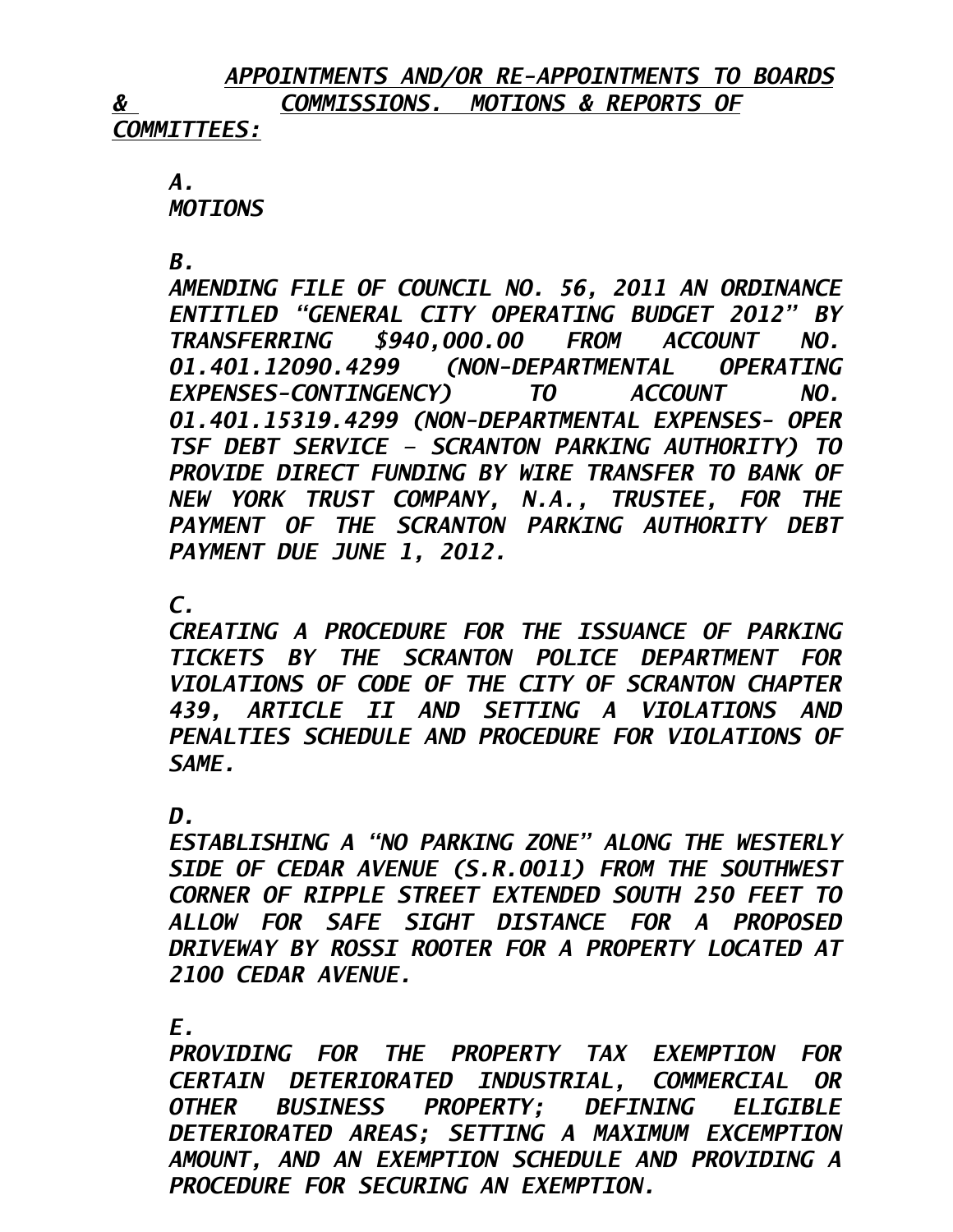*F.* 

*AMENDING FILE OF COUNCIL NO. 53, 2011, ENTITLED, "AN ORDINANCE AUTHORIZING THE MAYOR AND OTHER APPROPRIATE OFFICIALS OF THE CITY OF SCRANTON TO TAKE ALL NECESSARY ACTIONS TO IMPLEMENT THE CONSOLIDATED SUBMISSION FOR COMMUNITY PLANNING AND DEVELOPMENT PROGRAMS TO BE FUNDED UNDER THE COMMUNITY DEVELOPMENT BLOCK GRANT (CDBG) PROGRAM, HOME INVESTMENT PARTNERSHIP (HOME) PROGRAM AND EMERGENCY SOLUTIONS GRANTS (ESG) PROGRAM, AS AMENDED BY "EXHIBIT A".* 

 *G.* 

*AUTHORIZING THE MAYOR AND OTHER APPROPRIATE CITY OFFICIALS TO PURCHASE A 2003 FORD CROWN VICTORIA FITTED WITH SCRANTON POLICE DEPARTMENT EQUIPMENT AND PRESENTLY SERVING THE SCRANTON POLICE DEPARTMENT'S K-9 UNIT FROM OFFICER MICHAEL MARINO FOR THE SUM OF FOUR THOUSAND DOLLARS (\$4,000.00) TO BECOME TITLED TO THE CITY OF SCRANTON'S POLICE DEPARTMENT.* 

*H.* 

*APPOINTMENT OF FRANK J. TUNIS, JR., 101 KELLY WAY,*  SCRANTON, PENNSYLVANIA, AS A MEMBER OF THE BOARD OF *THE SCRANTON PARKING AUTHORITY FOR AN ADDITIONAL FIVE (5) YEAR TERM. MR. TUNIS' CURRENT TERM EXPIRES ON JUNE 1, 2012 AND HIS NEW TERM WILL EXPIRE ON JUNE 1, 2017.* 

 *I.* 

*ACCEPTING THE RECOMMENDATION OF THE HISTORICAL ARCHITECTURE REVIEW BOARD ("HARB") AND APPROVING THE CERTIFICATE OF APPROPRIATENESS FOR QUAD THREE GROUP, INC., ARCHITECTS, 37 NORTH WASHINGTON STREET, WILKES-BARRE, PENNSYLVANIA FOR THE ADDITION*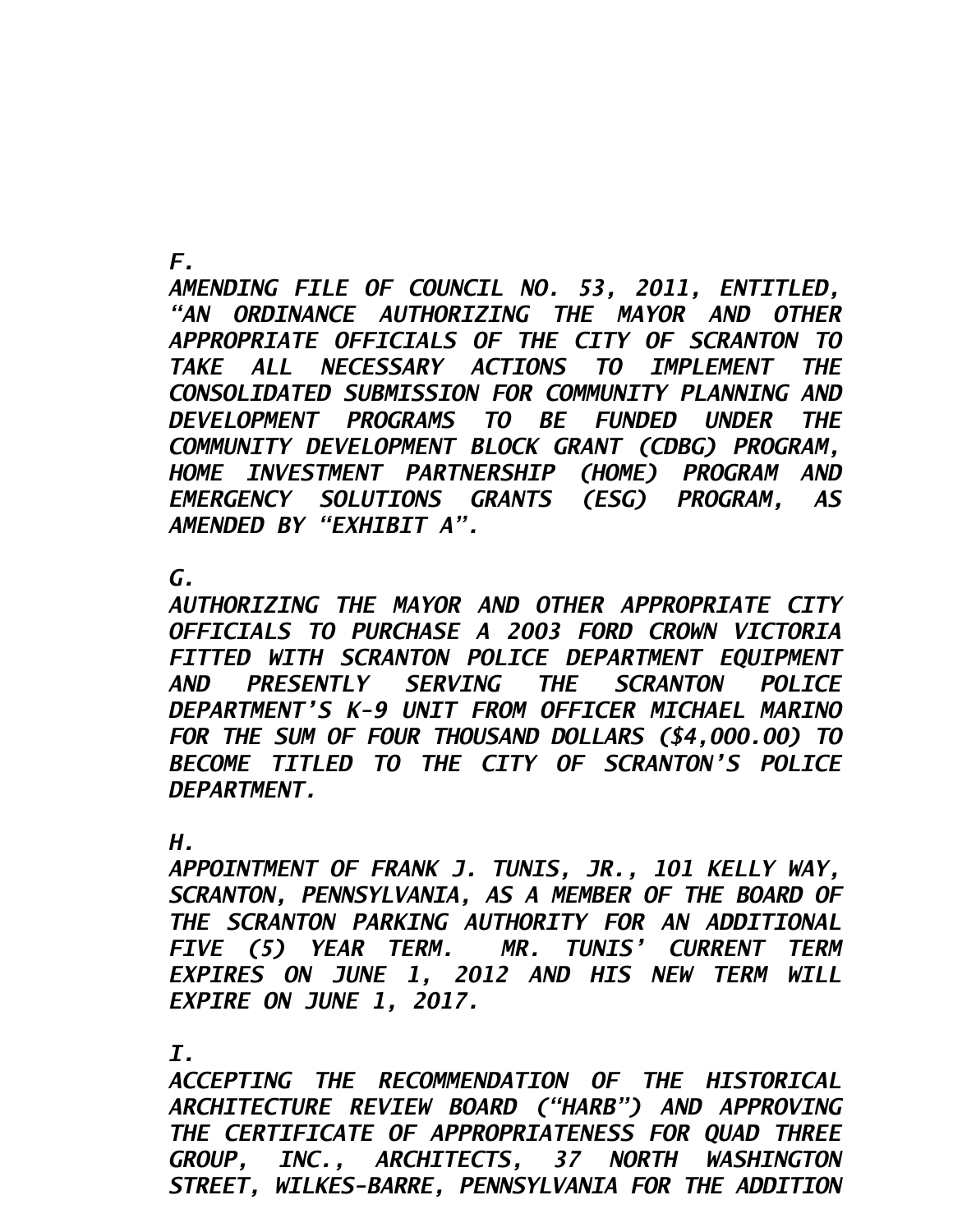*OF THE VESTIBULE AND AN ELEVATOR TOWER CONSTRUCTED OF STRUCTURAL MASONRY BLOCK WITH A MESASTONE BLOCK VENEER TO CLOSELY RESEMBLE EXISTING LIMESTONE AND FOR THE REMOVAL OF THE EXISTING HANDICAP RAMP AT THE REAR OF THE ALBRIGHT MEMORIAL LIBRARY, 500 VINE STREET, SCRANTON, PENNSYLVANIA.* 

## *6. CONSIDERATION OF ORDINANCES – READING BY TITLE –*

*A.* 

*READING BY TITLE – FILE OF COUNCIL NO. 33, 2012 – AN ORDINANCE - ESTABLISHING A NO PARKING ZONE IN THE 900 BLOCK OF NORTH WASHINGTON AVENUE (S.R. 3023) ON THE WESTERN MOST SIDE OF SAID STREET PURSUANT TO THE HIGHWAY OCCUPANCY PERMIT APPLICATION OF THE COMMONWEALTH MEDICAL COLLEGE FROM SR 3023 SEGMENT 0090 OFFSET 1000 TO SR 3023 SEGMENT 0090 OFFSET 1219 FOR A DISTANCE OF TWO HUNDRED NINETEEN (219) FEET.* 

*7. FINAL READING OF RESOLUTIONS AND ORDINANCES –* 

*A.* 

*FOR CONSIDERATION BY THE COMMITTEE ON FINANCE FOR ADOPTION –FILE OF COUNCIL NO. 32, 2012 - AUTHORIZING THE MAYOR AND OTHER APPROPRIATE CITY OFFICIALS TO LEVY A REAL ESTATE TAX MILLAGE INCREASE FOR A PERIOD OF (10) YEARS DEDICATED TO RETIRING THE UNFUNDED DEBT INCURRED IN CALENDAR YEAR 2012 IN THE AMOUNT OF NINE MILLION EIGHT HUNDRED FIFTY THOUSAND DOLLARS (\$9,850,000.00) AND DIRECTING THE CITY TREASURER TO SEPARATE THE PROPER PORTION OF THE REAL ESTATE TAXES RECEIVED FROM THE SINGLE TAX OFFICE DURING SUCH TEN (10) YEAR PERIOD AND FORWARD SAME TO A SEPARATE ACCOUNT TO SERVICE AND RETIRE THE UNFUNDED DEBT.* 

*B.* 

*FOR CONSIDERATION BY THE COMMITTEE ON COMMUNITY*